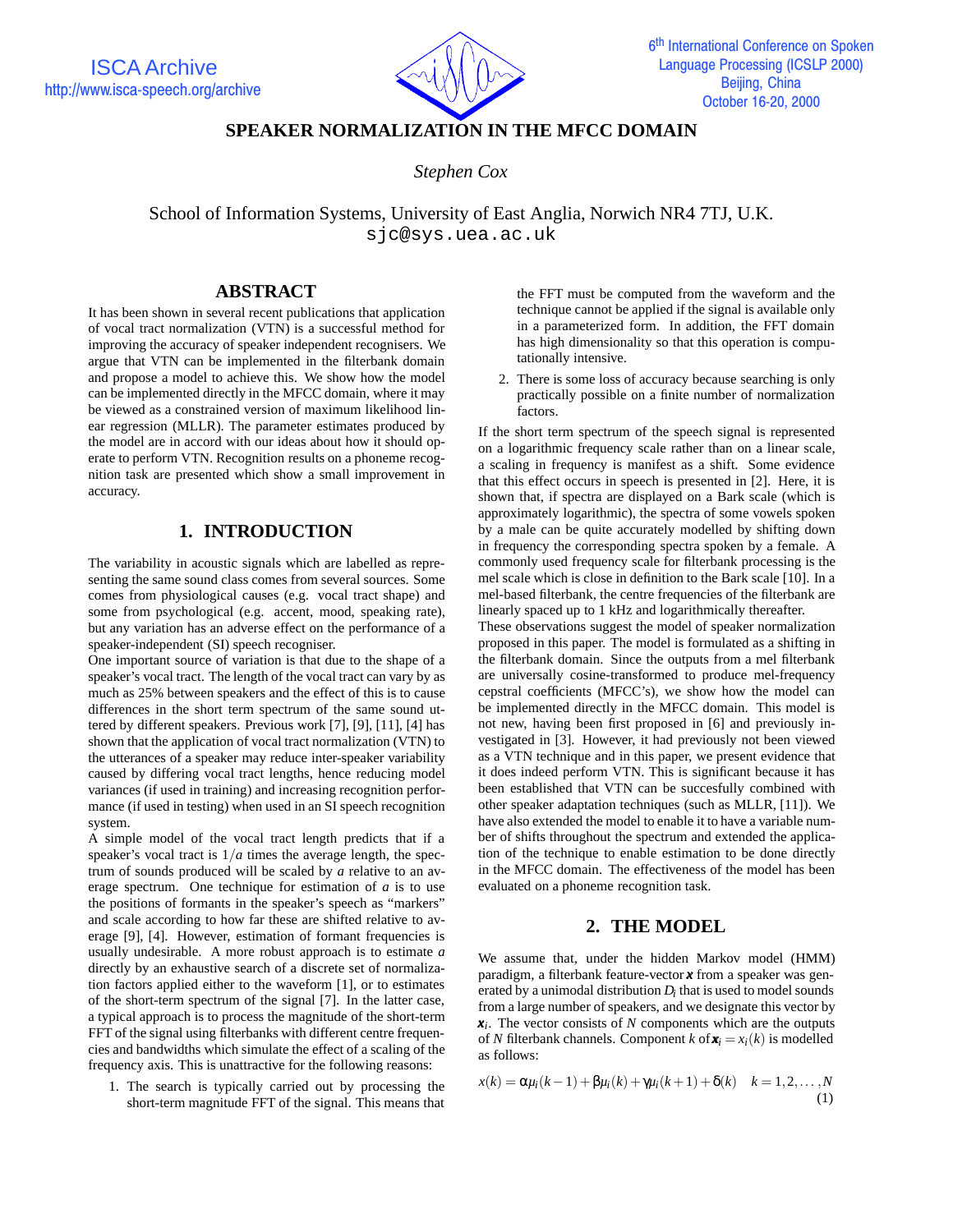where  $\mu_i(k)$  is the value of the *k*'th channel of the mean of the distribution  $D_i$  and  $\alpha, \beta, \gamma$  and  $\delta$  are the parameters of the model. (N.B.  $\mu_i(0) = 0 = \mu_i(N+1)$ ). This model serves as a way of shifting the means relative to the data. If  $\alpha = 1.0$ ,  $\beta = 0.0$ ,  $\gamma =$ 0.0, the means are shifted upwards by one whole channel. Conversely, the values  $\alpha = 0.0$ ,  $\beta = 0.0$ ,  $\gamma = 1.0$  give a downward shift of one channel. We assume that the shift is invariant for each sound and, in the model of equation 1, invariant over the spectrum (a model which has different shifts in different sections of the spectrum is introduced in section 4.2). The  $\delta$  term is required to normalize any offset between the feature vectors and the means. However, if cepstral mean normalization is used,  $\delta$ will be relatively small.

Shifting can be accomplished directly in the MFCC domain. The model of equation 1 can be represented in vector-matrix form as follows:

$$
x_i = A\mu_i + \delta. \tag{2}
$$

where *A* is the tri-diagonal matrix:

$$
A = \begin{pmatrix} \beta & \gamma & & & \\ \alpha & \beta & \gamma & & \\ & \alpha & \beta & \gamma & \\ & & \ddots & \ddots & \ddots & \\ & & & & \alpha & \beta & \gamma \\ & & & & & \alpha & \beta \end{pmatrix}
$$

MFCC's are generated by applying an  $M \times N$  cosine transformation matrix  $\Phi$  to the  $x_i$ , where *M* is the number of MFCC's used ( $M \leq N$ ). The elements of  $\Phi$  are

$$
\Phi_{ij} = \sqrt{\frac{2}{N}} \cos\left(\frac{i(j - \frac{1}{2})\pi}{N}\right) \quad i = 1, \dots, M \quad j = 1, \dots, N.
$$
\n(3)

Multiplying both sides of equation 2 by  $\Phi$  gives

$$
\Phi \mathbf{x}_i = \hat{\mathbf{x}}_i = \Phi A \mathbf{\mu}_i + \Phi \mathbf{\delta}, \tag{4}
$$

where a circumflex denotes a cosine-transformed vector. Because we wish to work with MFCC data and means, we re-write equation 4 in terms of  $\hat{\mu}_i = \Phi \mu_i$  as follows:

$$
\hat{\mathbf{x}}_i = \Phi A(\Phi^{-1}\hat{\boldsymbol{\mu}}_i) + \hat{\boldsymbol{\delta}}
$$
  
=  $\Phi A \Phi^T \hat{\boldsymbol{\mu}}_i + \hat{\boldsymbol{\delta}}$  (5)

If *A* is then decomposed into  $A_1 + A_2 + A_3$ , where  $A_1$  consists of the α terms only,  $A_2$  the β terms and  $A_3$  the γ terms, the term Φ*A*Φ*<sup>T</sup>* in equation 5 can be written as

$$
\Phi A \Phi^T = \alpha \Phi^1 + \beta I + \gamma \Phi^3, \tag{6}
$$

where *I* is the identity matrix and the terms of the matrices  $\Phi^1$ and  $\Phi^3$  are respectively:

$$
\Phi_{i,j}^1 = \sum_{k=1}^{M-1} \Phi_{i,k+1} \Phi_{j,k}
$$
 (7)

$$
\Phi_{i,j}^3 = \sum_{k=1}^{M-1} \Phi_{i,k} \Phi_{j,k+1}
$$
 (8)

where the  $\Phi_{i,j}$  are the coefficients of the cosine transformation matrix defined in equation 3. Hence the equation for the model in the MFCC domain is

$$
\hat{\mathbf{x}}_i = (\alpha \Phi^1 + \beta I + \gamma \Phi^3) \hat{\boldsymbol{\mu}}_i + \hat{\boldsymbol{\delta}}.
$$
 (9)

The normalization parameters,  $q = {\alpha, \beta, \gamma, \delta}$  are estimated by choosing parameters that maximise the likelihood of the total data *X* given the normalized models i.e.

$$
\boldsymbol{q}^* = \underset{\boldsymbol{q}}{\text{argmax}} \Pr(X|M^*) = \prod_{j=1}^X \Pr(\hat{\boldsymbol{x}}_{d(j)}^j | M_{d(j)}^*), \qquad (10)
$$

where  $d(j)$  is the index of the distribution of the *j*'th data example and *M*<sup>∗</sup> is the set of speech models whose means have been normalized according to

$$
\hat{\mu}_i^* = (\alpha \Phi^1 + \beta I + \gamma \Phi^3) \hat{\mu}_i + \hat{\delta}.
$$
 (11)

If we denote  $\alpha \Phi^1 + \beta I + \gamma \Phi^3 = \Psi$ , the transformation of the means is  $\hat{\mu}_i^* = \Psi \hat{\mu}_i + \hat{\delta}$  which has the same form as the linear transformation used in MLLR. However, unlike the MLLR transformation, this transformation is a highly constrained one designed to implement a particular model.

### **3. DATA AND SPEECH MODELS**

The model was tested on a phoneme recognition task. The training set of the WSJCAM0 database [5] was used to train a set of 45 speaker independent (SI) hidden Markov models representing 44 phonemes and a silence model. Each model consisted of three states, plus an entry and exit state. A standard no-skip topology was used . Each state had a single Gaussian distribution with a diagonal covariance matrix associated with it. We used a unimodal distribution in these experiments because it was not clear what the effect of using a multimodal distribution (i.e. a Gaussian mixture) would be. To train the model, each frame is mapped to the mean of the distribution with which it is associated. The model is based on the premise that, on average, an individual speaker's frames are shifted up or down in frequency relative to the mean by a certain amount. However, the means of the components of a Gaussian mixture are distributed across the parameter space used by many speakers, and the position of a speaker's frame relative to the mean of the component most likely to have generated the frame is rather arbitrary. Hence for present purposes, we have sacrificed some baseline accuracy for the sake of gaining insight into how the model performs.

For parameter estimation and testing, we used the development set of WSJCAM0. This consists of about 100 sentences spoken by each of 20 speakers, 10 males and 10 females. Three sentences from each speaker were set aside for normalization use and all sentences were used for testing. The total number of sentences for testing was 1928, containing a total of 131663 phones.

The data were parameterized at 100 frames/second with a 26 channel filterbank, the outputs of which were transformed into 12 MFCC's. Energy, delta and acceleration coefficients were appended and cepstral mean normalization was used over each utterance. All processing described in this section was done using unmodified routines from the HTK (v2.1) software. The phone accuracy of the test set data when tested with the SI models was 42.8%.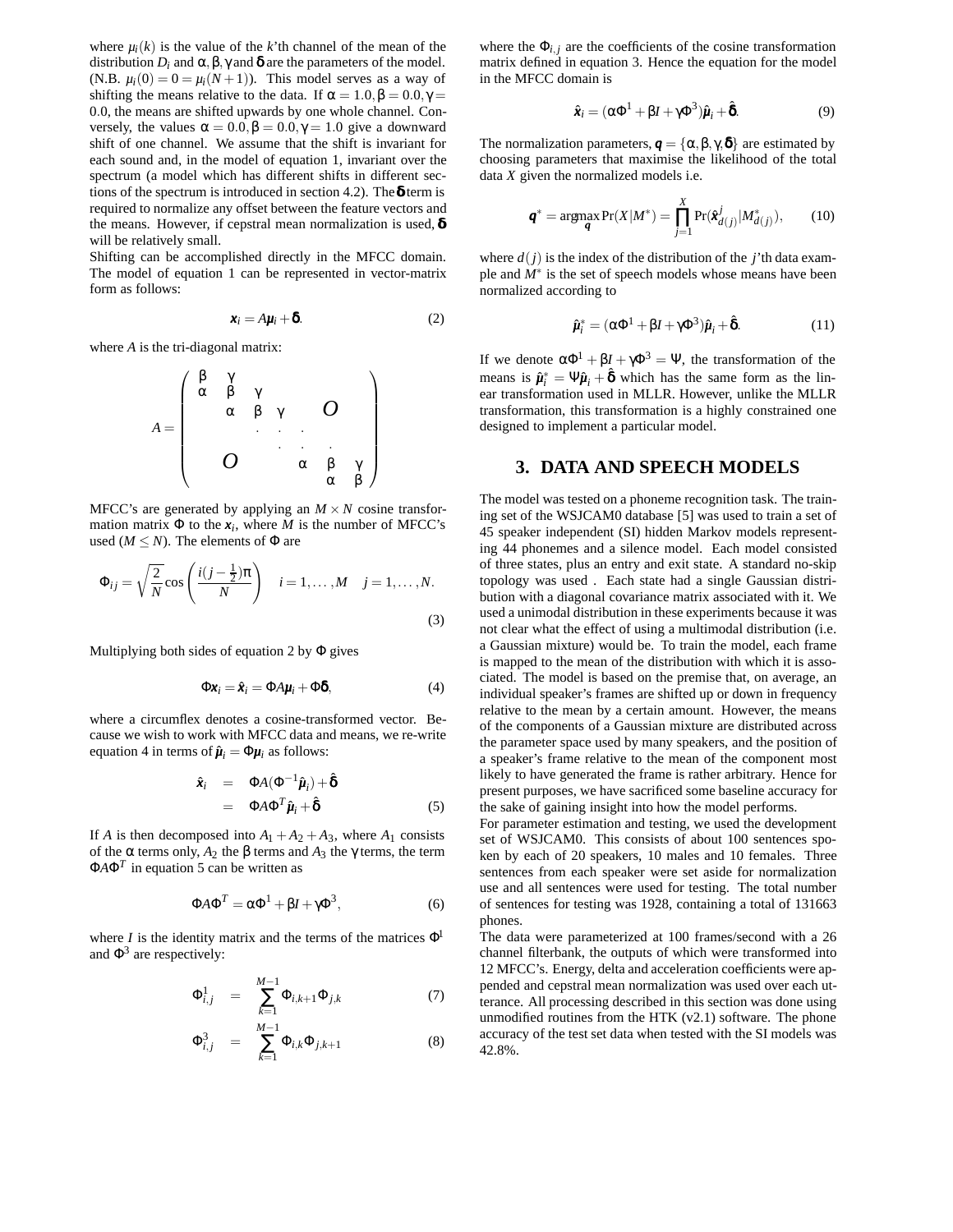

Figure 1: Single shift values for the 20 speakers

### **4. EXPERIMENTAL PROCEDURE**

#### **4.1. Single shift**

The model requires that each speech frame is mapped to the mean of the distribution which "generated" the frame. These mappings were estimated by force-aligning the adaptation set utterances to the appropriate sequence of SI models as determined by the correct phonemic transcription of the utterance. Hence this is a supervised technique—however, a preliminary investigation in [3] developed an unsupervised version which displayed little decrease in accuracy over the supervised technique. The values of  $\alpha$ ,  $\beta$ ,  $\gamma$  and **δ** were then estimated using a quasi-Newton search method which uses the Broyden-Fletcher-Goldfarb-Shanno (BFGS) technique for updating the approximation of the Hessian matrix<sup>1</sup>. The estimated parameters were then used to adapt the means of the HMM's according to equation 11. The test-set data was then recognised using the normalized HMM's.

Figure 1 shows the values of  $\alpha$  and  $\gamma$  estimated for each of the 20 speakers in the test-set. These values are in accord with intuition, as all male speakers have a positive value for γ and most of them a negative value for  $\alpha$ : the net effect of these values is to shift the spectra of the SI means downwards. By contrast, all female speakers have a negative value for  $\gamma$  and most a positive value for α, which shifts the spectra of the SI means upwards.

#### **4.2. Multiple shifts**

The model of the vocal tract as a simple tube, which predicts a single shift over the entire spectrum, is a very over-simplified one. An obvious refinement is to allow different shifts in different regions of the spectrum, a technique which has also been proposed in [12]. The model of equation 1 can be extended to model multiple shifts in the spectrum i.e.

$$
x(k) = \begin{cases} \alpha_1 \mu_i(k-1) + \beta_1 \mu_i(k) + \gamma_1 \mu_i(k+1) + \delta(k) & k \le N_1 \\ \alpha_2 \mu_i(k-1) + \beta_2 \mu_i(k) + \gamma_2 \mu_i(k+1) + \delta(k) & N_1 + 1 \le k \le N_2 \\ \text{etc.} & \text{if } \\ 12) & \text{c} \end{cases}
$$



Figure 2: Magnitude of shift in four frequency regions for the 20 speakers

Equation 12 can be modelled in the MFCC domain after appropriate adjustments to equation 9. We experimented with multiple shifts by dividing the filterbank into 2,3,4,8 and 12 sections with approximately equal numbers of filters in each section. We also experimented with using a different shift for each filter (i.e. 26 shifts). A rough "magnitude" for a shift can be defined as  $\eta = \alpha - \gamma$ :  $\eta$  is positive for an upward shift in frequency and negative for a downward shift. Figure 2 shows the value of η when four separate shifts were used and confirms that the optimum shift is not constant over the spectrum. All speakers have a low value of shift (less than half a channel) in the lowest band (Low) and most a higher value in the next band (Medium1). In the two highest bands (Medium2 and High), the amount of shift is very variable.

#### **4.3. Normalizing the data rather than the models**

In some scenarios, it is more convenient to adapt the data rather than the HMM means. *A priori*, it might be thought that equation 1 could simply be reversed to model the data in terms of the means, which would then lead to the following expression for adapting the data:

$$
\hat{\mathbf{x}}_i^* = (\alpha \Phi^1 + \beta I + \gamma \Phi^3) \hat{\mathbf{x}}_i + \hat{\mathbf{\delta}}.
$$
 (13)

However, when this model was implemented, it was found that although the likelihood of the adapted data given the SI models was much higher than the likelihood of the original data given the adapted models, the recognition accuracy fell to about onethird of the baseline accuracy. Examination of the normalization parameters showed that the values of  $\alpha, \beta$  and γ were all in the region 0.2–0.4 for most speakers. This suggested that the transformation matrix *A* was smoothing the filterbank data rather than shifting it, which was confirmed by observing that the values of the high-order cepstrum coefficients were near zero in the adapted data. The adapted data fitted the mapped means  $N_{\text{2nuch}}$  more tightly than the original data, but the lack of detail in the spectra of the data seemed to make it fit well to several other means, with the result that the recognition performance dropped. By contrast, if the means are adapted to the data, the transformation matrix cannot smooth the means to achieve the

<sup>&</sup>lt;sup>1</sup>The MATLAB routine fminu.